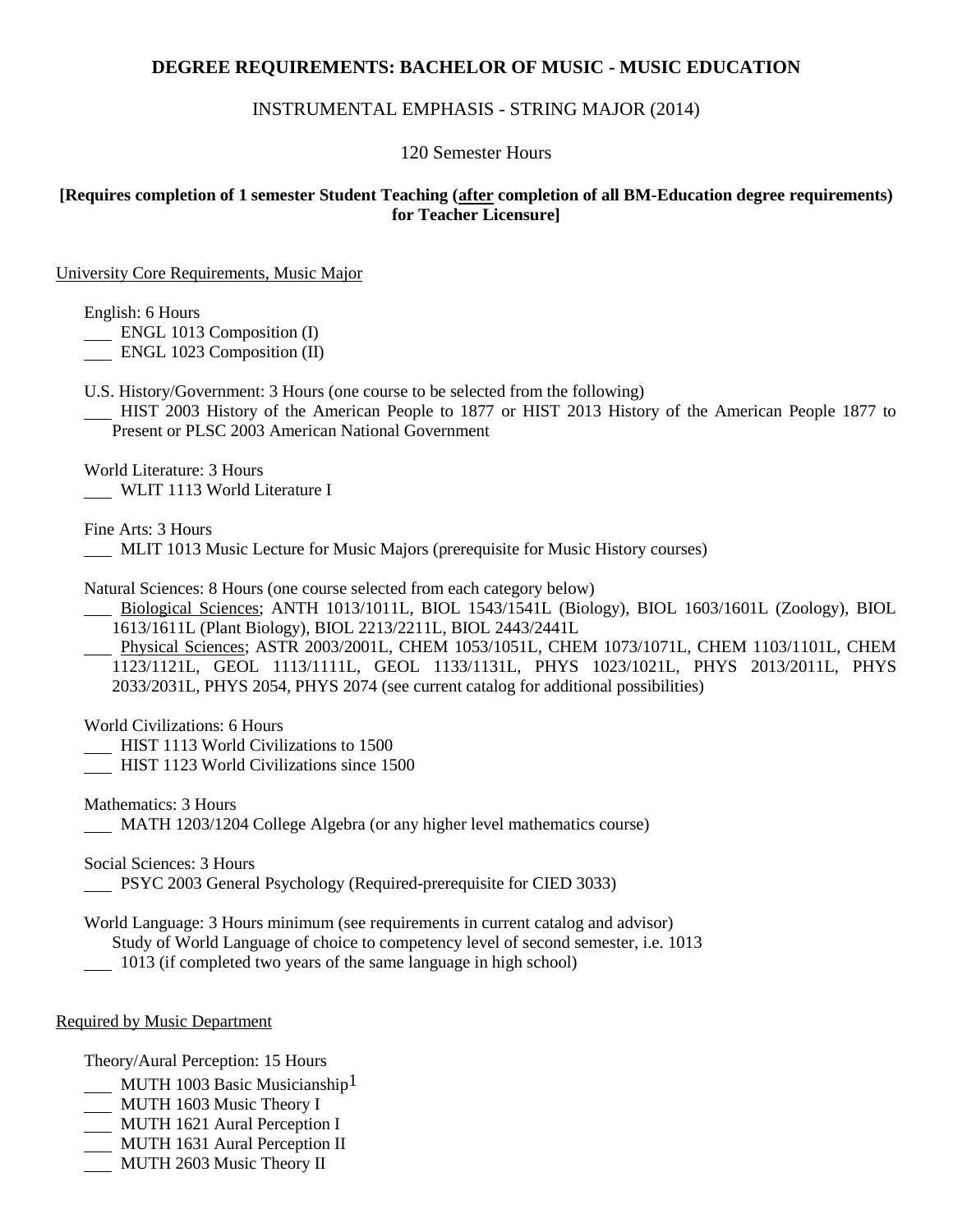- MUTH 2621 Aural Perception III
- MUTH 2631 Aural Perception IV
- MUTH 3613 Form and 20th Century Techniques
- MUTH 4612 Orchestration

Class Piano: 4 Hours2

- MUAC 1221 Piano Class for Music Majors I
- MUAC 1231 Piano Class for Music Majors II
- MUAC 2221 Piano Class for Music Majors III
- MUAC 2231 Piano Class for Music Majors IV

Class Instruments: 8 Hours

- MUAC 1371 Teaching the Beginning Percussionist
- MUED 2532 Class Instruction in Woodwinds Instruments
- MUED 2542 Class Instruction in Brass Instruments
- MUED 2552 Class Instruction in Orchestral String Instruments
- **MUED 3911 Classroom Instruments in Music Education**

Music Technology: 2 Hours (sophomore standing required for enrollment) **MUAC 2112 Music Technology** 

History/Literature: 6 Hours

- MUHS 3703 History of Music to 1800
- MUHS 3713 History of Music from 1800 to Present

Applied Music (Private):  $14$  Hours<sup>3</sup>

- MUAP 110V (4 hours)
- MUAP 210V (4 hours)
- MUAP 310V (4 hours)
- MUAP 410V (1 hour) taken in conjunction with MUAP 3201
- **MUAP 3201 Recital I**

Pedagogy: 2 Hours

- MUPD 3801 Conducting I
- MUPD 3811 Conducting Instrumental Music

Ensemble: 8 Hours

- MUEN 1411 Concert Choir is required the first year of residency for all music majors (1 hour).
- MUEN 1431, 2431, 3431, 4431 Symphony Orchestra (7 hours)

Music Education: 11 hours

- MUED 2012 Introduction to Music Education (prerequisite-sophomore standing)
- MUED 3021 Supervised Practicum in Teaching Musical Skills
- MUED 3833 Music Education in the Elementary School
- MUED 4112 Pedagogy in Music Education<sup>4</sup>
- MUED 4273 Methods for Teaching String Instruments

Required for admission to internship:

| <b>CIED 3033</b> | <b>Classroom Learning Theory</b> |
|------------------|----------------------------------|
| <b>CIED 3023</b> | Survey of Exceptionality         |

College of Education requires all degree requirements completed with a GPA of 2.50 or higher, a grade of "C" or better for the CIED and MUED courses, and the successful completion of the PRAXIS I for internship. SEE THE CATALOG OF STUDIES FOR COMPLETE INFORMATION.